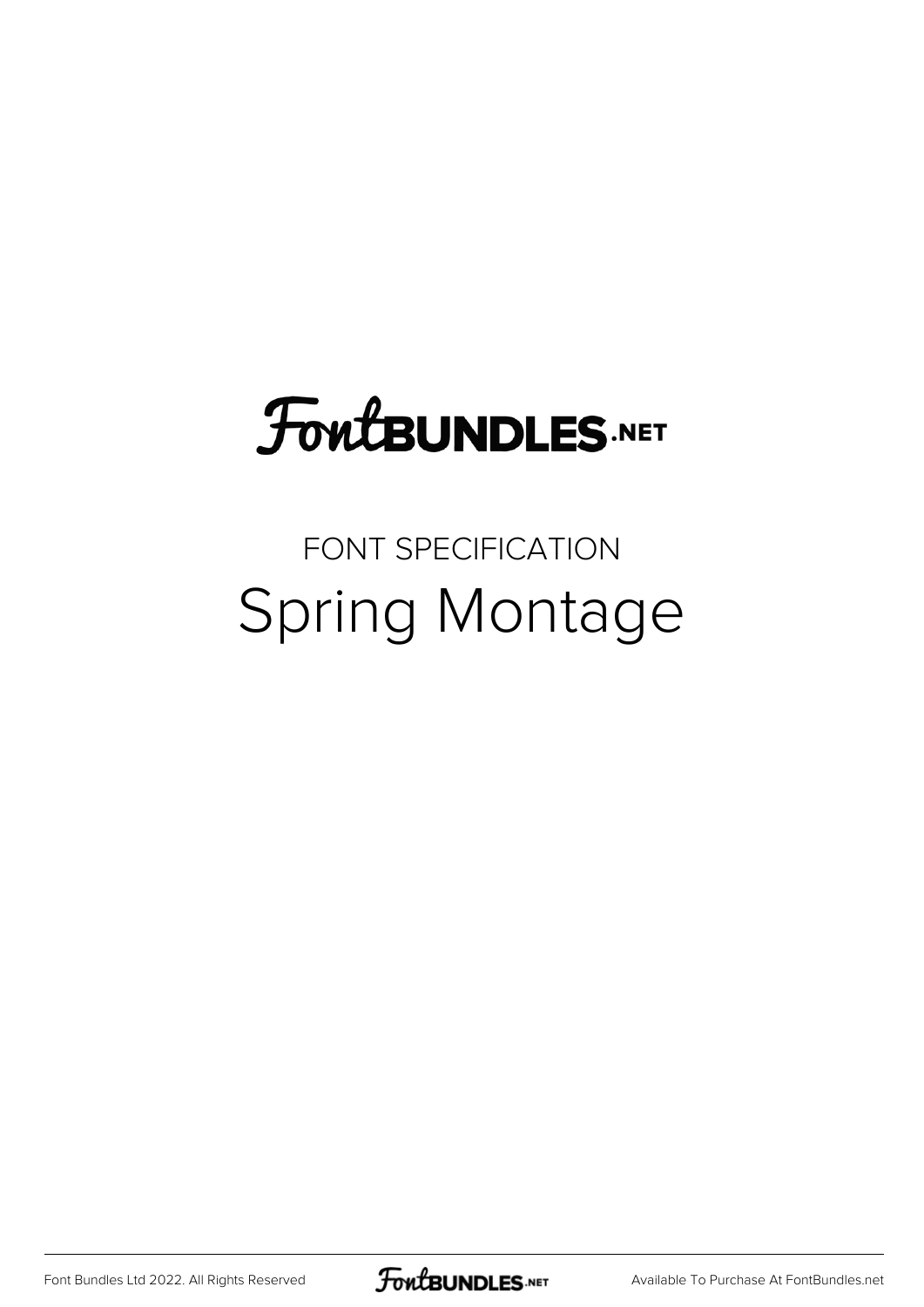#### Spring Montage - Regular

**Uppercase Characters** 

### ABCDE GHTSKLM OP R  $ST(Y \blacksquare XY Z$

Lowercase Characters

## ABIDEEGHIJKLMNOIQRS **THVWXYZ**

Numbers

#### $0.12345$  789

**Punctuation and Symbols** 



All Other Glyphs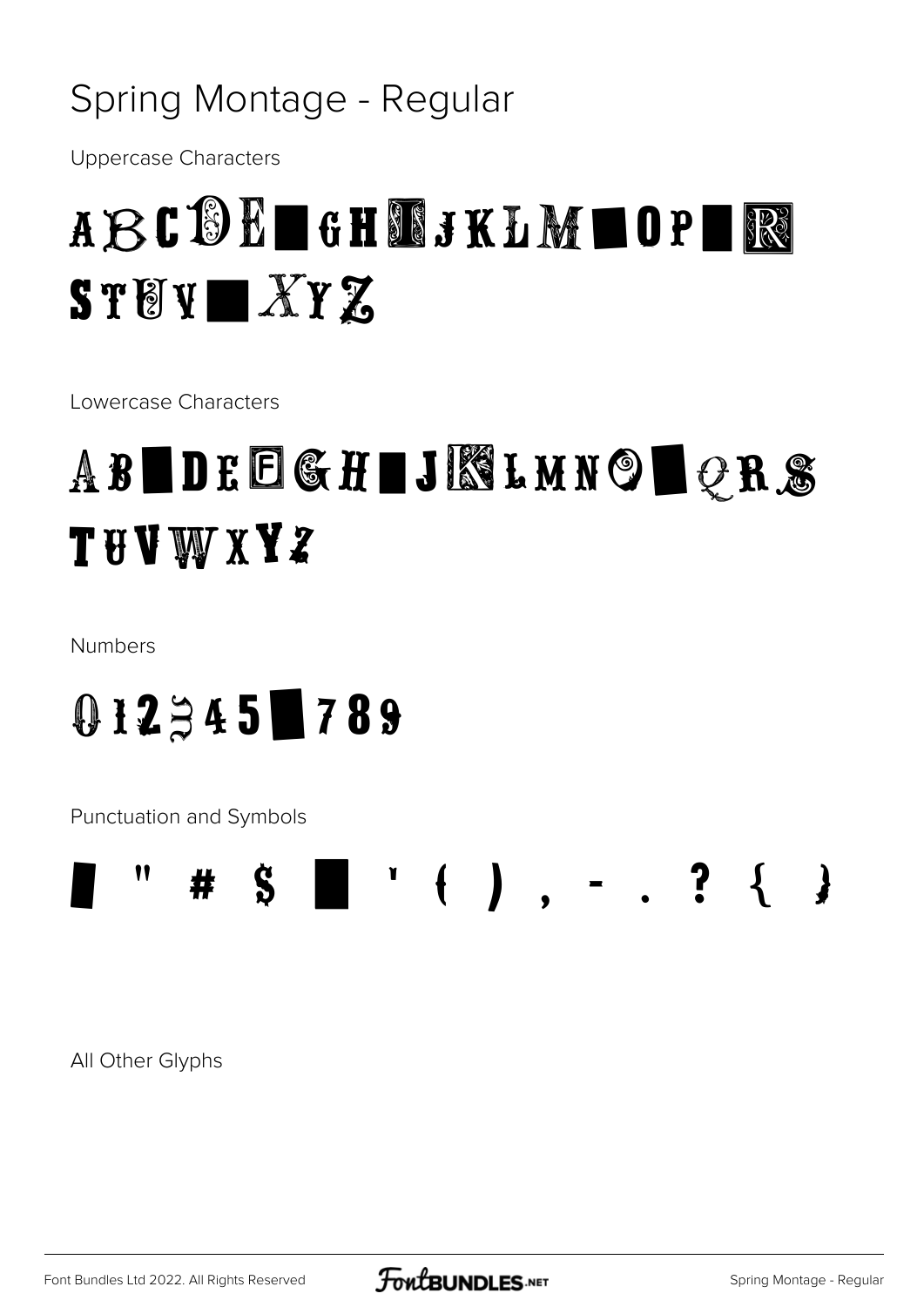